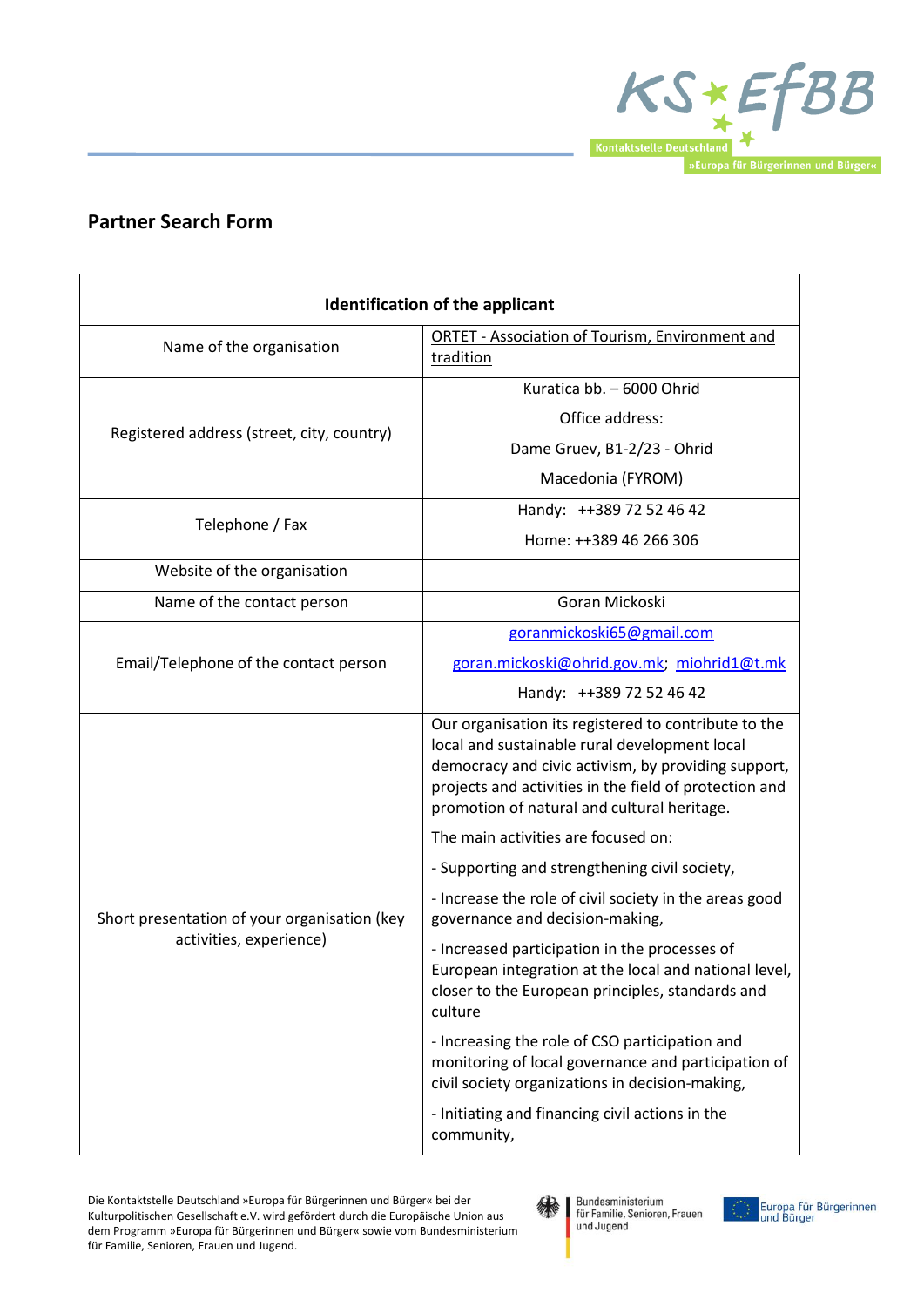

| Description of the project                                             |                                                                                                                                                                                                                                                                                                                                                                                                                                                                                                                                                                                                                                                                                                                                                                                                                                                                                                                                                                                                                                                                                                                                                                                                                                                                                                                       |
|------------------------------------------------------------------------|-----------------------------------------------------------------------------------------------------------------------------------------------------------------------------------------------------------------------------------------------------------------------------------------------------------------------------------------------------------------------------------------------------------------------------------------------------------------------------------------------------------------------------------------------------------------------------------------------------------------------------------------------------------------------------------------------------------------------------------------------------------------------------------------------------------------------------------------------------------------------------------------------------------------------------------------------------------------------------------------------------------------------------------------------------------------------------------------------------------------------------------------------------------------------------------------------------------------------------------------------------------------------------------------------------------------------|
|                                                                        | 3. Civil society projects                                                                                                                                                                                                                                                                                                                                                                                                                                                                                                                                                                                                                                                                                                                                                                                                                                                                                                                                                                                                                                                                                                                                                                                                                                                                                             |
| Strand, Measure in the framework of "Europe<br>for Citizens" Programme | democratic engagement & civic participation-<br>getting citizens involved                                                                                                                                                                                                                                                                                                                                                                                                                                                                                                                                                                                                                                                                                                                                                                                                                                                                                                                                                                                                                                                                                                                                                                                                                                             |
|                                                                        | Priorities for 2016: Understanding and Debating<br>Euroscepticism                                                                                                                                                                                                                                                                                                                                                                                                                                                                                                                                                                                                                                                                                                                                                                                                                                                                                                                                                                                                                                                                                                                                                                                                                                                     |
| Timetable of the project                                               | 12 month                                                                                                                                                                                                                                                                                                                                                                                                                                                                                                                                                                                                                                                                                                                                                                                                                                                                                                                                                                                                                                                                                                                                                                                                                                                                                                              |
| Short description of the project, including its<br>aims                | The involvement of citizens and civil society organi-<br>sations in the process of European integration its<br>very important. Despite the long period of prepara-<br>tion of Macedonian citizens in the processes of<br>Euro integration of the country is evident that there<br>is a lack of information on European Union and the<br>process of European integration in general. Euro-<br>pean integration process much easier to place with<br>the understanding and public support than it is<br>opposed.<br>There is a evident lack of knowledge and<br>information of the target groups about the<br>EU and the understanding of European in-<br>tegration process,<br>Ignorance of European priority themes -<br>European Citizenship, Intercultural dialogue<br>and Volunteering;<br>Ignorance of the target groups with availab-<br>le EU programmes and pre-accession funds<br>for Macedonia.<br>On the regional and local level there are no survey<br>data and research of the opinion of the citizenship<br>about the EU issues to address correctly the future<br>regional policies.<br>The project Ohrid Communicating Europe (O.C.E.)<br>will contribute to achieve it through five specific<br>objectives:<br>1. to wide the knowledge and information of<br>the target groups about the EU and the |
|                                                                        | understanding of European integration<br>process;                                                                                                                                                                                                                                                                                                                                                                                                                                                                                                                                                                                                                                                                                                                                                                                                                                                                                                                                                                                                                                                                                                                                                                                                                                                                     |